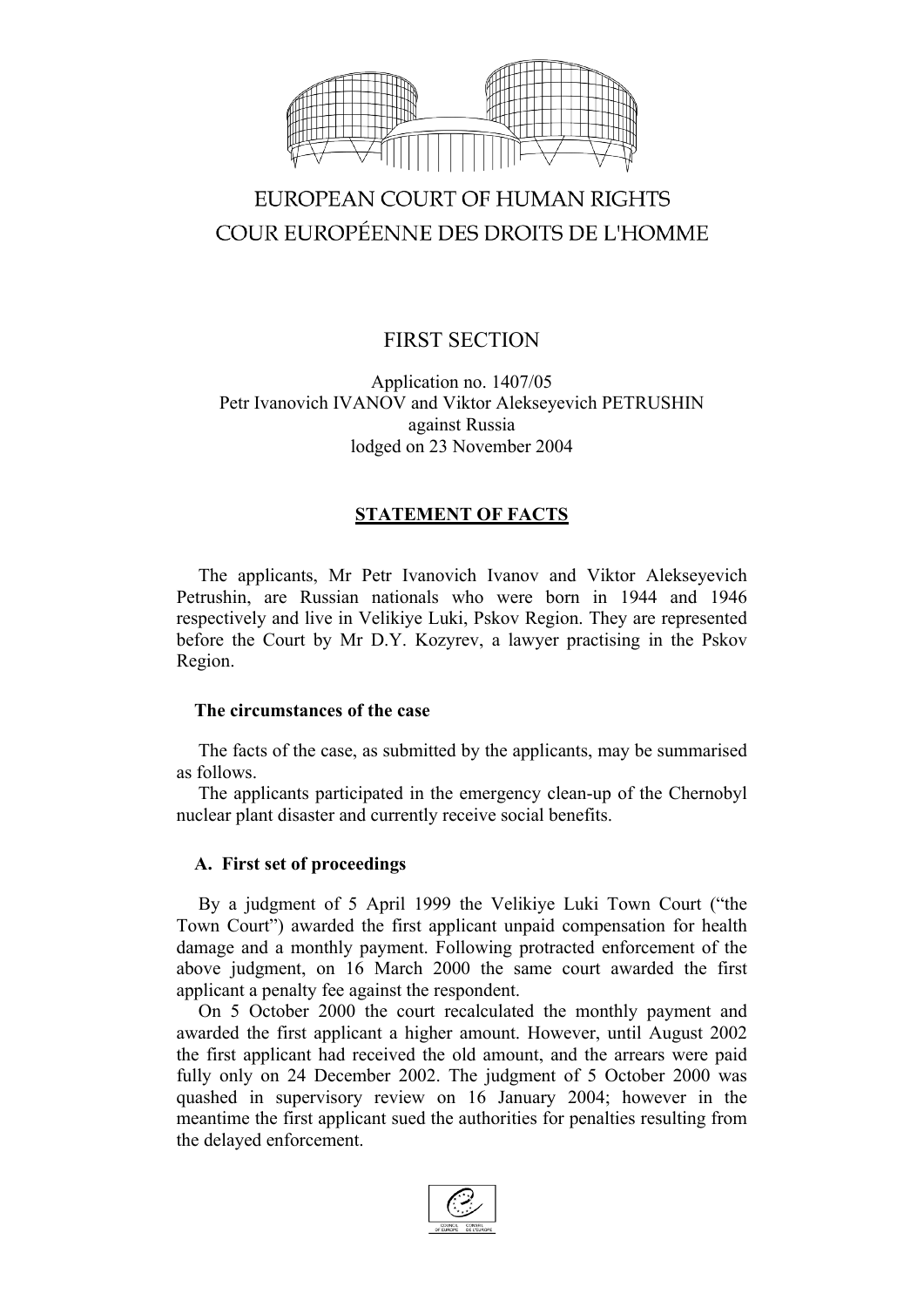On 31 October 2003 the Town Court found for the first applicant, awarding him 35,000 Russian roubles (RUB) in penalty fees against the municipal Social Security Department. The judgment was not enforced. In November 2004 the respondent lodged an application for supervisory review.

On 8 April 2005 the Presidium of the Pskov Regional Court granted the application and quashed the judgment of 31 October 2003 for erroneous application of material law. The court noted that it had been open to the first applicant to request index-linking of the arrears.

#### **B. Second set of proceedings**

In January 2004 the first applicant brought proceedings against the municipal Social Security Department and the regional Treasury seeking compensation of inflation losses caused by the delayed enforcement of the earlier judgments of 16 March and 5 October 2000.

On 1 April 2004 the Town Court disallowed the claim. That judgment was upheld on 25 May 2004 by a decision of the Pskov Regional Court ("the Regional Court"), which noted that the judgment of 5 October 2000 was not enforceable having been quashed in supervisory review. As to the judgment of 16 March 2000, the nature of the award did not provide for compensation of damage caused by its delayed enforcement.

#### **C. Third set of proceedings**

The applicants brought proceedings seeking index-linking of the compensation for health damage and recovery of the arrears.

On 14 May 2004 the Town Court awarded the first applicant RUB 326,074.83 in arrears and monthly compensation in the amount of RUB 9,137.59 as of 1 April 2004.

Enforcement of that judgment was stayed when on 3 November 2004 the Regional Court called up the case for supervisory examination. The outcome of this examination is not clear.

On 12 November 2004 the Town Court required the municipal Social Security Department to re-calculate the amount of monthly payments following a reduction of the first applicant's working capacity.

The judgments of 14 May and 12 November 2004 have not been enforced to date.

On 29 (30) September 2004 the Town Court considered the second applicant's claim for index-linking of the compensation for health damage and recovery of the arrears. The court awarded him RUB 232,473.99 in arrears and monthly compensation in the amount of RUB 5,156.92 as of 1 September 2004. The court also ordered that the respondent index-link the compensation on a yearly basis on 1 January.

This judgment has also not been enforced.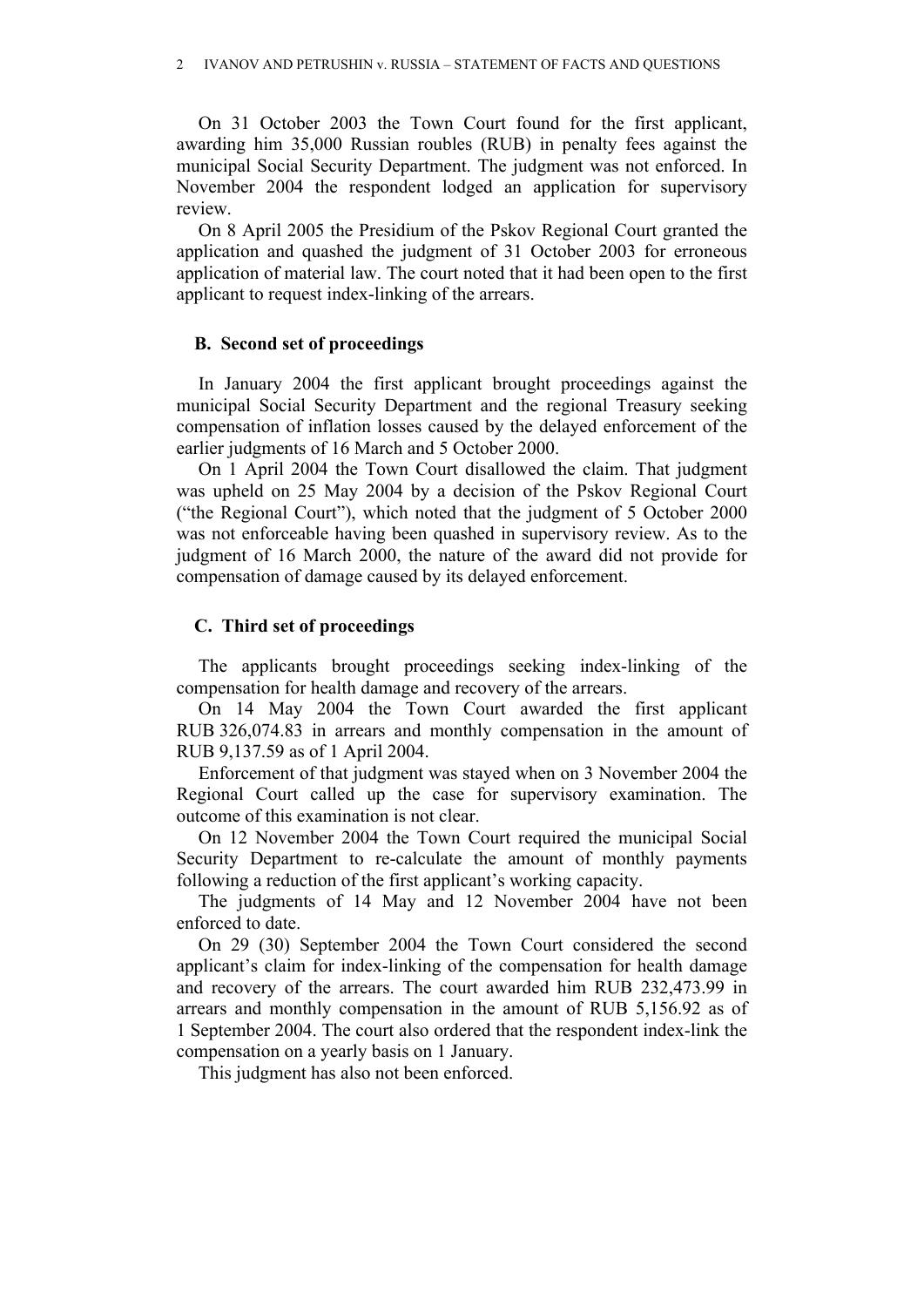#### **D. Fourth set of proceedings**

In October 2004 the first applicant brought proceedings for compensation of non-pecuniary damage caused by lengthy non-enforcement of the judgment of 14 May 2004.

On 11 March 2005 the Town Court disallowed the claim as unfounded.

By a decision of 17 May 2005 the Regional Court upheld the judgment on appeal. After a while the applicant learned that the case-file contained the respondent's objections to his appeal of which he had been unaware.

### **E. Fifth set of proceedings**

The applicants lodged three applications for supervisory review of the judgments disallowing their claims. Having failed to receive a reply concerning the substance of their applications, they sought to declare the supervisory instance's failure to act unlawful. On 16 January 2007 the Regional Court took a final decision not to admit their statement of claim for consideration.

On 25 January 2007 the Moscow City Court in the final instance refused to admit for consideration the applicants' claim for compensation of non-pecuniary damage caused by the judge's failure to act.

## COMPLAINTS

Regarding the court decisions of 1 April and 25 May 2004 the first applicant complains that they were not sufficiently reasoned.

He also complains under Article 6 of the Convention and Article 1 of Protocol No. 1 about the supervisory quashing of the judgment of 31 October 2003, and under Article 6 that the decision to quash was not duly reasoned.

The applicants rely on Article 6 of the Convention and Article 1 of Protocol No. 1 to complain about non-enforcement of the judgments of 14 May and 29 (30) September 2004 in their favour.

The first applicant complains under Article 6 of lack of reasoning in the court decisions of 11 March and 17 May 2005 and of a violation of his right to a fair trial alleging that he was not served the respondent's objections to his appeal in that set of proceedings.

Finally, the applicants complain that the refusal of the domestic courts to admit their claims for consideration on 16 and 25 January 2007 violated their right of access to court and that the above decisions lacked due reasoning.

#### **QUESTIONS TO THE PARTIES**

1. Was the quashing of the judgment of 31 October 2003 made by way of supervisory review on 8 April 2005 compatible with the requirement of